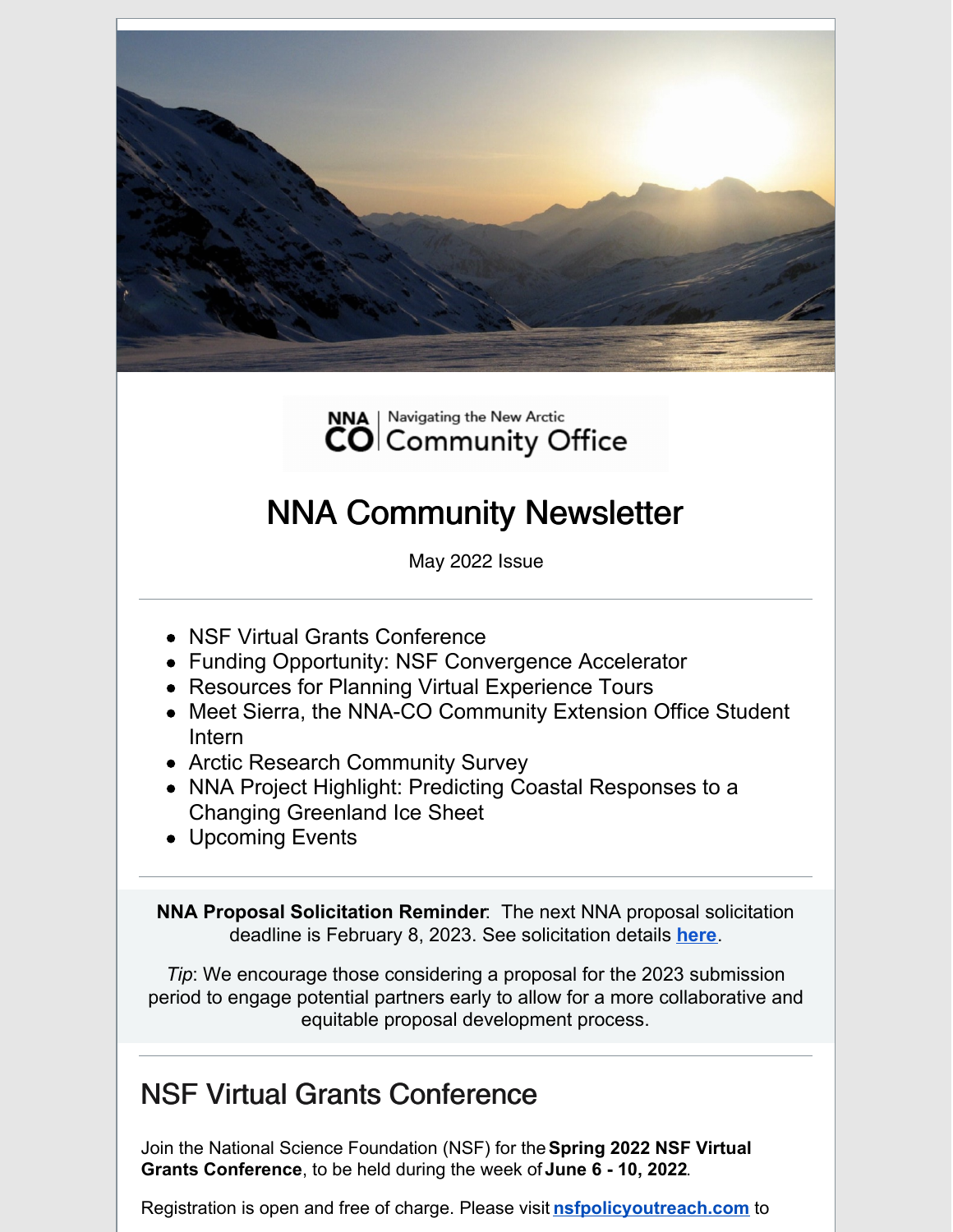register and for the most up-to-date information. For those who cannot attend the live conference, all recorded conference sessions will be available on-demand shortly after the event and posted on th[e](https://r20.rs6.net/tn.jsp?f=0018y_gBdyxzJ4B9P-7zxuZQWCZtxS6OjQLR4PcsCjsRFTt33eJXAQkNlVWuaXikO92NM7SKGGRAWCILfrewADLA8umeqVxL3opoIYGhjMpstu7frAb7d_RMDbezbR0AIfGGOBgzoePWknUxjIYHP__ig==&c=jsrDMLbnuuFb9L-wTNS1_To9Gi4Mkz1VOleE-ztADq5kzC398Zfi9A==&ch=i-dEdVygYzfDKKwwxkWE9Dkolm-cHKgj8fJXzo092Bm9oFSdXDYBNg==) **[website](https://r20.rs6.net/tn.jsp?f=0018y_gBdyxzJ4B9P-7zxuZQWCZtxS6OjQLR4PcsCjsRFTt33eJXAQkNlVWuaXikO92NM7SKGGRAWCILfrewADLA8umeqVxL3opoIYGhjMpstu7frAb7d_RMDbezbR0AIfGGOBgzoePWknUxjIYHP__ig==&c=jsrDMLbnuuFb9L-wTNS1_To9Gi4Mkz1VOleE-ztADq5kzC398Zfi9A==&ch=i-dEdVygYzfDKKwwxkWE9Dkolm-cHKgj8fJXzo092Bm9oFSdXDYBNg==)** and NSF'[s](https://r20.rs6.net/tn.jsp?f=0018y_gBdyxzJ4B9P-7zxuZQWCZtxS6OjQLR4PcsCjsRFTt33eJXAQkNhmei4H_eRFt7HNyqQzbEww2FAcuizDOyDE7D-C5gYYbf5cy4cqWSnhehvJpUF8p6eZ7I4TKzX0M5K6QrezlPz2SQiYtsXsJzCrLRsURdCxWohgaPRwAIxzcaP_J2BA0qNSF3Ok4qiRN5kRAmMKlM1YzZlOPIoXjI8fJmQa85lqOko3wURoDXJRpLlpf8--E_A2OYwUHBUFa2YsRlLAp3iKVzLE7s2wuvXkOhUzOa5SN_7vl7CTJMEoYDxcrlS09jsNj6JFV9oAFBPFI4DzrJLrlo0YRMvHlzX4iLkcediQ2AlsrYZs7r3p6MAc5FY9YIZZ8cfKU2xeK8Lgry1jhwErgnZmAkQYSvkekUKF2TYjoSocDceCsWJubfYEKwf4kj1_oo4Uz3cLYBCiIn31orO0Q2DADipm2lSDgsWubvPCf-7GWoN46wwr6sinc-AHeafp69anTUqLk0YPYtQCO51U19aThSHP4ustI0Vs1bA1_fDPaRm2NmgYnoBfwRa2fDZ0H_IR0wEcTGoD1tqhXe9ucUQfMhIpfS8369Q51e4G0CGZb9YgyJAPfXDIOlh-ENJB-QWw8hxaIH3TEgZ0NRNJq9uIavJTcMLv62Ym-ekT21NX-mZMaVQ5ZILwcocZhz4NMpUWzNnhcv0WWqIgeLHf0bPDjL_-8qciQ_8b7StwvBFysUWuGG24=&c=jsrDMLbnuuFb9L-wTNS1_To9Gi4Mkz1VOleE-ztADq5kzC398Zfi9A==&ch=i-dEdVygYzfDKKwwxkWE9Dkolm-cHKgj8fJXzo092Bm9oFSdXDYBNg==) **[YouTube](https://r20.rs6.net/tn.jsp?f=0018y_gBdyxzJ4B9P-7zxuZQWCZtxS6OjQLR4PcsCjsRFTt33eJXAQkNhmei4H_eRFt7HNyqQzbEww2FAcuizDOyDE7D-C5gYYbf5cy4cqWSnhehvJpUF8p6eZ7I4TKzX0M5K6QrezlPz2SQiYtsXsJzCrLRsURdCxWohgaPRwAIxzcaP_J2BA0qNSF3Ok4qiRN5kRAmMKlM1YzZlOPIoXjI8fJmQa85lqOko3wURoDXJRpLlpf8--E_A2OYwUHBUFa2YsRlLAp3iKVzLE7s2wuvXkOhUzOa5SN_7vl7CTJMEoYDxcrlS09jsNj6JFV9oAFBPFI4DzrJLrlo0YRMvHlzX4iLkcediQ2AlsrYZs7r3p6MAc5FY9YIZZ8cfKU2xeK8Lgry1jhwErgnZmAkQYSvkekUKF2TYjoSocDceCsWJubfYEKwf4kj1_oo4Uz3cLYBCiIn31orO0Q2DADipm2lSDgsWubvPCf-7GWoN46wwr6sinc-AHeafp69anTUqLk0YPYtQCO51U19aThSHP4ustI0Vs1bA1_fDPaRm2NmgYnoBfwRa2fDZ0H_IR0wEcTGoD1tqhXe9ucUQfMhIpfS8369Q51e4G0CGZb9YgyJAPfXDIOlh-ENJB-QWw8hxaIH3TEgZ0NRNJq9uIavJTcMLv62Ym-ekT21NX-mZMaVQ5ZILwcocZhz4NMpUWzNnhcv0WWqIgeLHf0bPDjL_-8qciQ_8b7StwvBFysUWuGG24=&c=jsrDMLbnuuFb9L-wTNS1_To9Gi4Mkz1VOleE-ztADq5kzC398Zfi9A==&ch=i-dEdVygYzfDKKwwxkWE9Dkolm-cHKgj8fJXzo092Bm9oFSdXDYBNg==)** page.

If you have any logistical questions about this virtual conference, contact: **[grants\\_conference@nsf.gov](mailto:grants_conference@nsf.gov)**

#### Funding Opportunity: NSF Convergence Accelerator

The NSF Convergence Accelerator has issued a new funding opportunity for three new research track topics aligned to the 2022 cohort. Researchers and innovators have two submission pathways to submit their proposals: Solicitation, **[NSF-22-583](https://bit.ly/CA_Solicitation_NSF-22-583?utm_medium=email&utm_source=govdelivery)** and Broad Agency Announcement (BAA), **[NSFBAA-CA22-02](https://bit.ly/NSFBAA-CA22-02?utm_medium=email&utm_source=govdelivery)**. The required Letters of Intent are due **May 31, 2022** and the Full Proposals are due **July 20, 2022**.

The funding opportunity track focuses include:

- Track H: Enhancing Opportunities for Persons with Disabilities
- Track I: Sustainable Materials for Global Challenges
- Track J: Food & Nutrition Security

Learn more about this opportunity**[here](https://content.govdelivery.com/accounts/USNSF/bulletins/31579a4)**.

#### **Resources for Planning Virtual Experience Tours**

Virtual experience tours can be used as a powerful outreach tool. A**virtual [experience](https://cires.colorado.edu/outreach/sites/default/files/application/icefloe/) tour created for the MOSAiC expedition** is one such example of the connection to place and sense of scale these tours can provide. The NNA-CO is developing a workshop on virtual experience tours slated for **Fall 2022**. While the workshop will focus on building a virtual experience tour, you will need to have 360° images from your project to work with. The summer season of field work is the ideal time to capture footage. You'll find storyboards for planning your virtual experience tour, equipment suggestions, and technical advice for shooting 360° images on this **NNA-CO [webpage](https://www.nna-co.org/virtual-experience-tour-resources)**.

### **Meet Sierra, the NNA-CO Community Extension Office Student Intern**

"Hello, my name is Sierra Wylde. I am an Environmental Public Health student at Alaska Pacific University (APU). I enjoy skiing, yoga, scuba diving, traveling, baking, making art and spending time outside with my dog and family. I grew up in Homer, Alaska where I fell in love with nature and protecting the environment. I realized through my studies that humans' relationship with the environment and learning how to live sustainably through science, education and amplifying Indigenous knowledge is the best way to try to make the world a better place for future generations. During my internship with the NNA-CO Community Extension Office at APU I will be

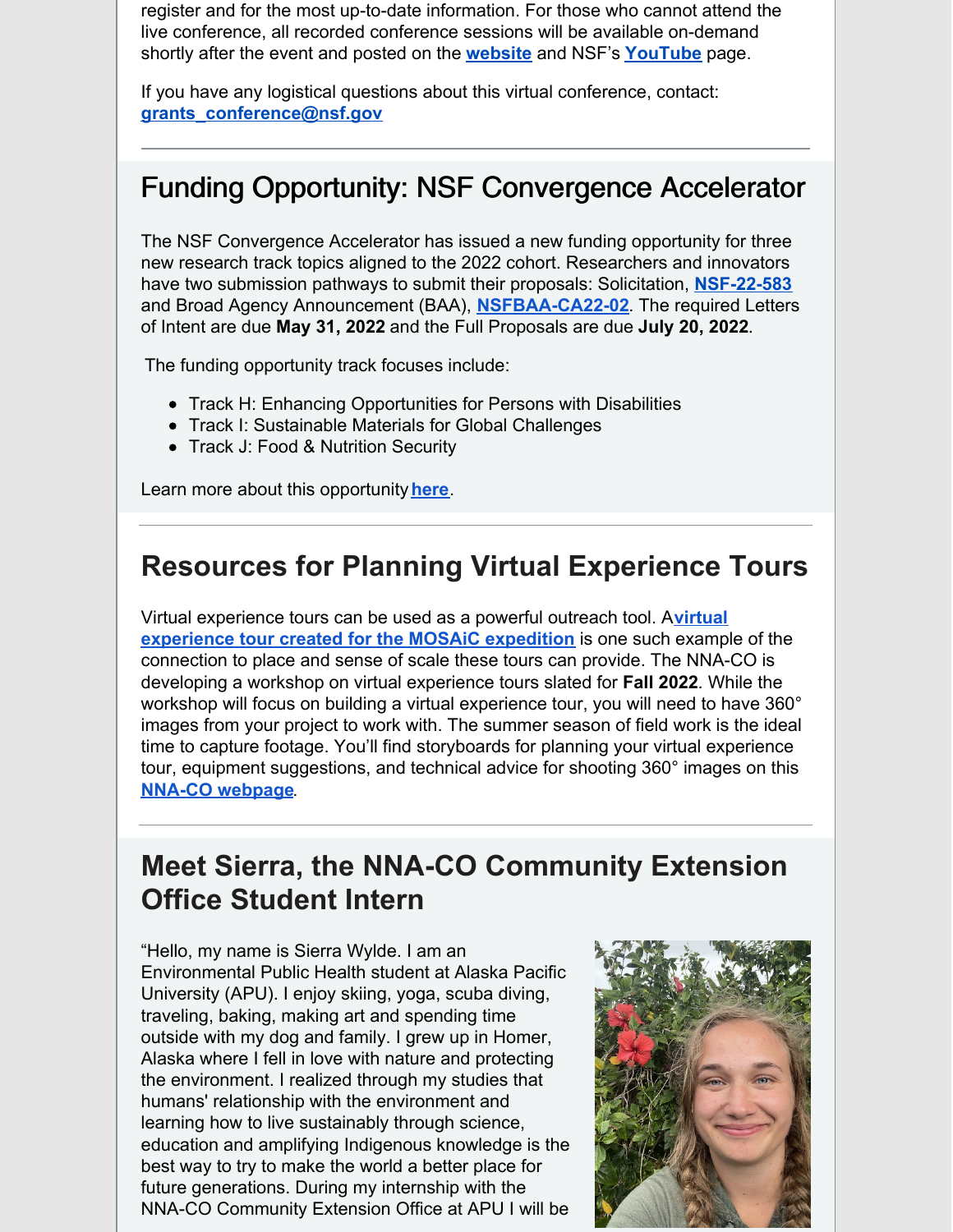assisting with the Arctic Together Podcast and Zine, as well as developing my own project, attending workshops and conferences and assisting with various other projects that need an extra hand. I am excited to be part of a diverse scientific community that is working towards understanding and adapting to climate change in the Arctic where we are experiencing rapid change that will require careful planning, research and collaboration."



### Arctic Research Community Survey

The Arctic Data Center, the Interagency Arctic Research Policy Committee (IARPC), & the Arctic Research Consortium of the U.S. (ARCUS) are jointly conducting a **survey of the Arctic research [community](https://ucsb.co1.qualtrics.com/jfe/form/SV_2fvlq2EL1VttKES?jfefe=old)**. The survey is open to all individuals who engage in Arctic research activities and welcomes diverse perspectives across disciplines, career stages, organizations, knowledge systems, and geographies including but not limited to individuals engaged in Arctic research projects that currently receive U.S. federal funding, or have in the past.

The survey should take approximately 10-15 minutes to complete and will be**open until June 15th, 2022**. All questions are optional and you may remain anonymous. Access the survey by clicking the button below.

> **Arctic Research [Community](https://ucsb.co1.qualtrics.com/jfe/form/SV_2fvlq2EL1VttKES?jfefe=old) Survey**

# **NNA Project Highlight**

#### **Predicting Coastal Responses to a Changing Greenland Ice Sheet**

As ice melts around the world, sea level is projected to rise in many places and fall in others. Community responses to changing sea level depend on accurate, location-specific knowledge of the present-day coastal environment and how it is predicted to change. The **Predicting coastal responses to a changing Greenland ice sheet** project (also known as **[Greenland](https://pgg.ldeo.columbia.edu/projects/greenland-rising) Rising**) aims to connect large scale predictions of future sea level change to highly localized impacts on individual communities by mapping the shallow-water near-shore bathymetry, in order to identify the impact of the predicted changes to the currently-submerged landscape. The project team has worked with stakeholder groups in three communities in West Greenland (Nuuk, Aasiaat, and Kullorsuaq) to design surveys by identifying areas where change is expected to be significant. Installation of tide gauges and development of improved sea level models are also part of the project plan to combine improved prediction models with improved understanding of the specific local environments.

Project team members at Columbia University include Robin Bell (PI), Kirsty Tinto (Co-PI), Jacky Austermann (Co-PI), Dave Porter (Co-PI), Jonny Kingslake (Co-PI), Margie Turrin, Frank Nitsche, Guy Paxman, and Casey Brayton. Team members at the **Greenland Institute of Natural [Resources](https://natur.gl/)** (GINR) include Karl Zinglersen (PI), Aqqaluk Sørensen, Marina Reimer, David Blockley, Diana Krawczyk, Uiloq Nielsen Kleist, and Maatalii Okalik. Field assistants are Ninni Jeremiassen, Pilunnguaq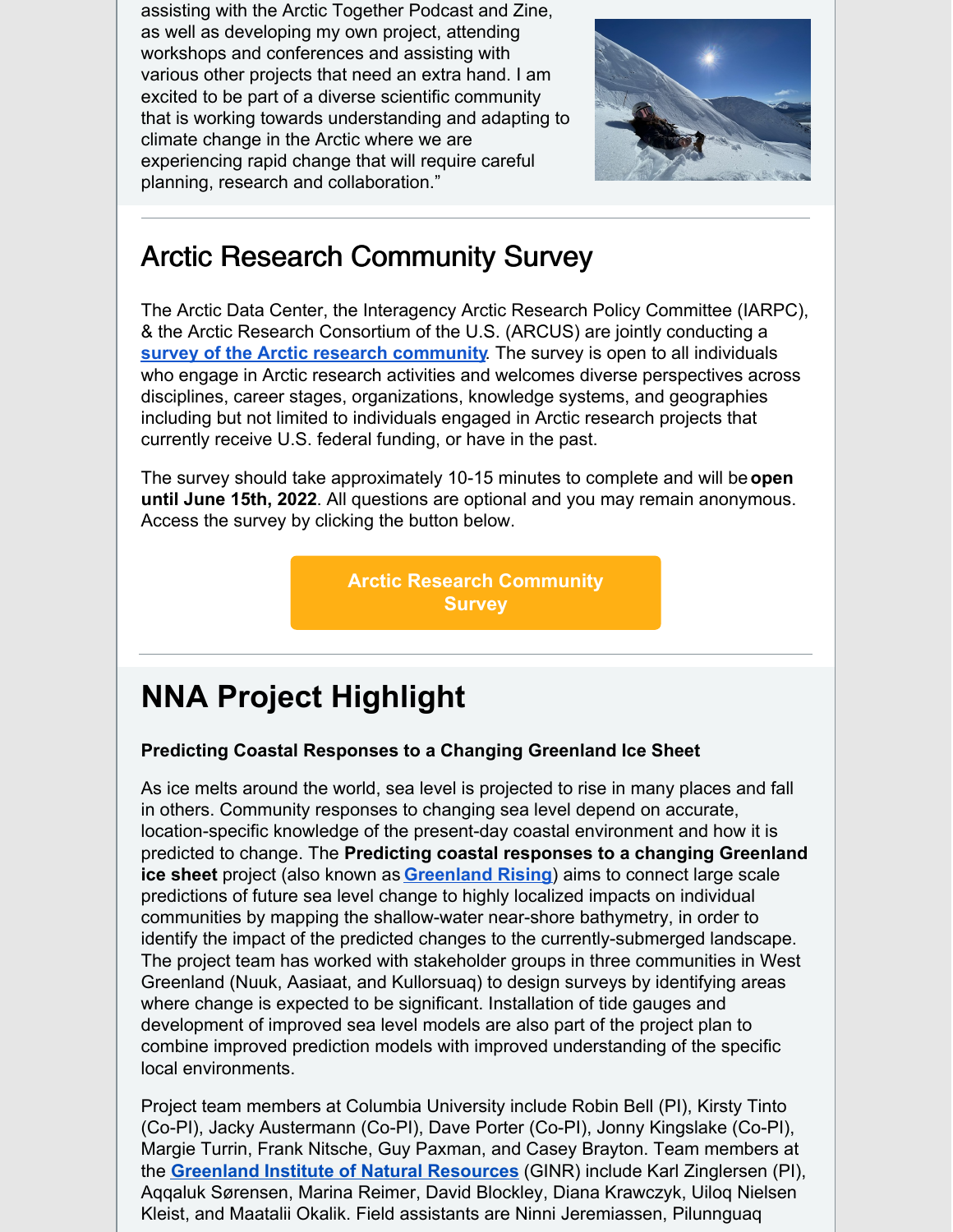Kristensen, and Jane Plesner. This fall, team members will be visiting all three partner communities in Greenland to share current results with community members, as well as participate in classroom activities.

Questions and comments can be directed to Kirsty Tinto (Co-PI) at **[tinto@ldeo.columbia.edu](mailto:tinto@ldeo.columbia.edu)**.



We will feature different NNA projects in each newsletter.

## Upcoming Events

Planning Virtual Experience Tours workshop

• Fall 2022 (Exact date TBD)

NNA Annual Community Meeting (Details coming soon)

• November 15-17, 2022

We welcome **[submissions](https://forms.gle/9CaWLsi42R4Q6ErRA)** for items to be considered for upcoming NNA Community Newsletters or the NNA [News](https://nna-co.org/news) page.











Copyright © 2021 CIRES, All rights reserved.

The Navigating the New Arctic Community Office (NNA-CO) is jointly implemented by the University of Colorado Boulder, Alaska Pacific University, and the University of Alaska Fairbanks. The NNA-CO is supported through a cooperative agreement with the U.S. National Science Foundation (Award #2040729).

[https://www.nna-co.org](https://www.nna-co.org/)

Contact us: [contact@nna-co.org](mailto:eloka@nsidc.org)